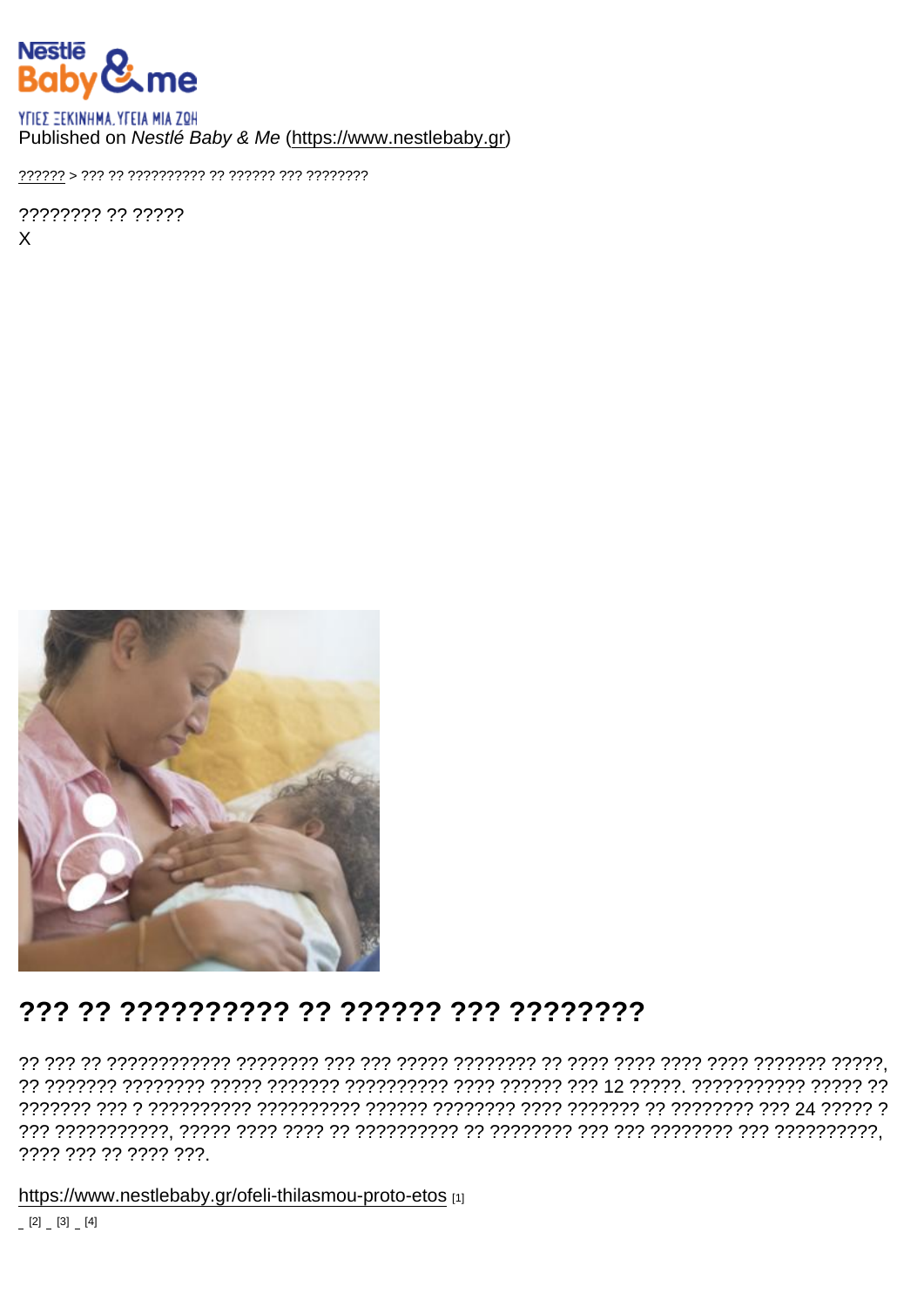# 

???? ??? ?? ???? ???.

??????, ?????????? 13th, 2022

- $\bullet$  [5]
- $\bullet$  ???????? [1]
- $.77777777$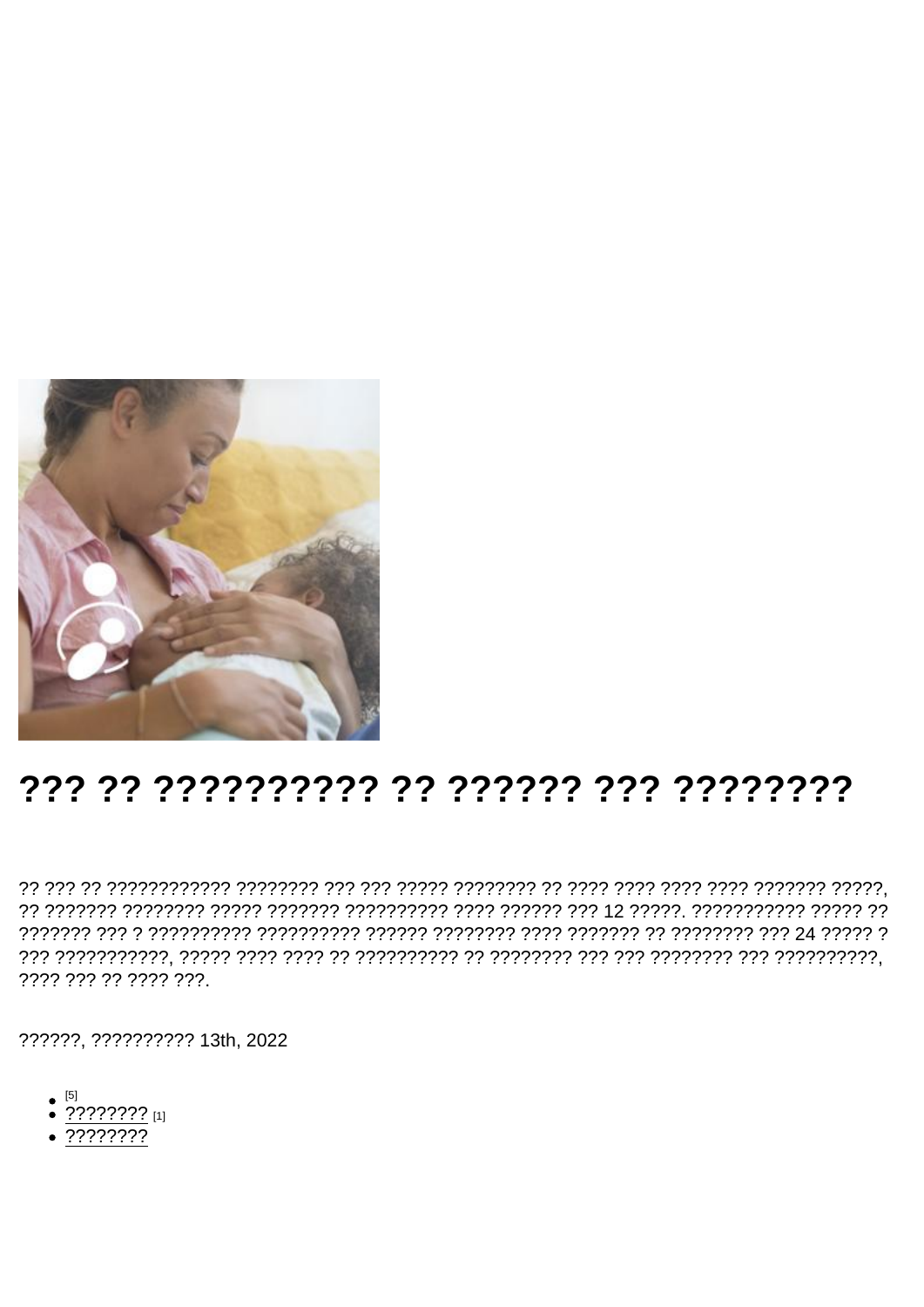#### 222222222 222... 22 22222222 22 10-12 22222 2222 222

#### 

#### 

777 77777777 777777777777

#### 

#### 

#### 

### , ??????? ???????? ???????? ??? ?????

#### ????????? ???... ??????? ???? ???? 12 ?????

#### 

????? ?? ???????

#### $.7777777777777777777...$